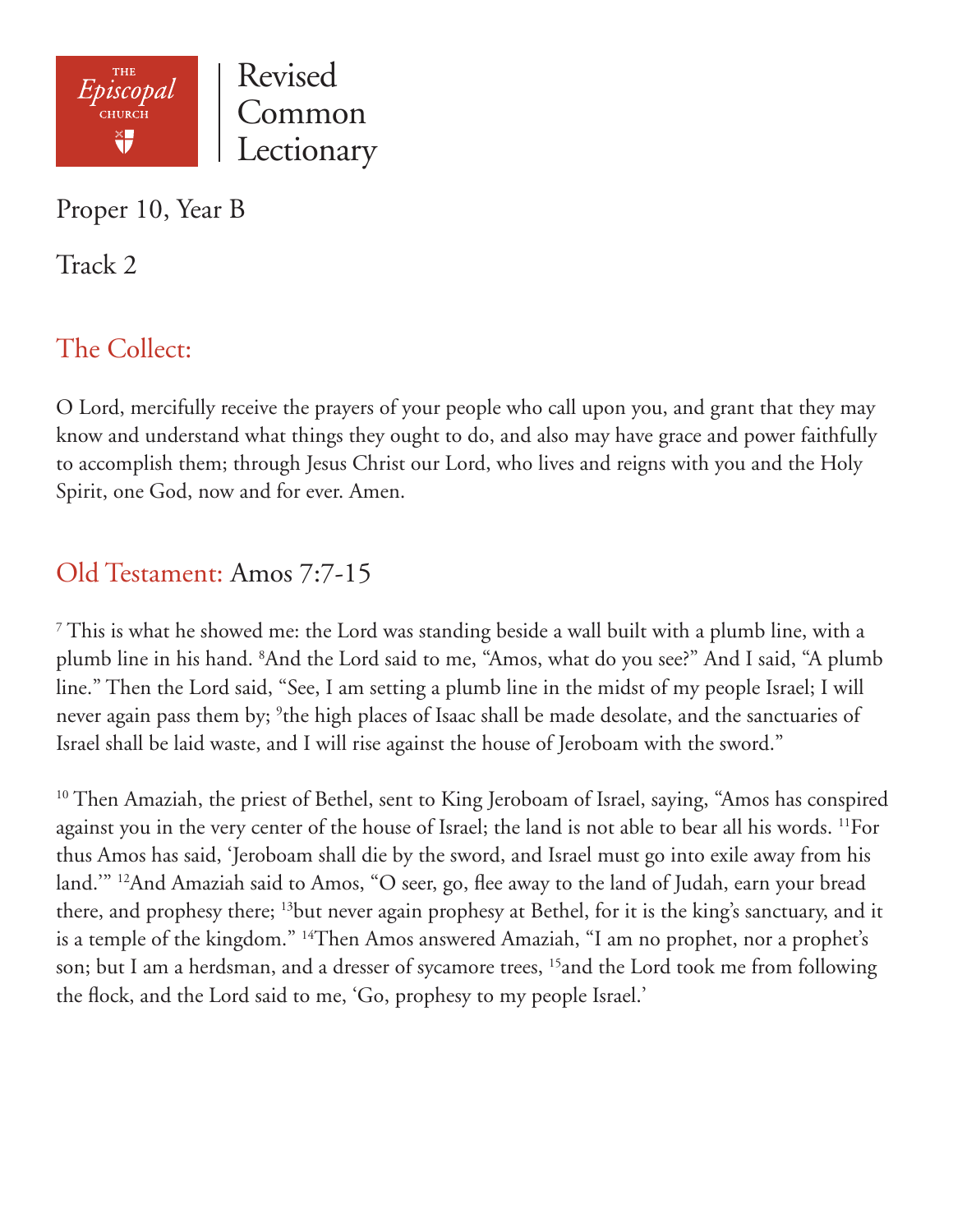#### Psalm: Psalm 85:8-13

 8 I will listen to what the Lord God is saying, \* for he is speaking peace to his faithful people and to those who turn their hearts to him. 9 Truly, his salvation is very near to those who fear him, \* that his glory may dwell in our land. <sup>10</sup> Mercy and truth have met together; \* righteousness and peace have kissed each other.  $11$  Truth shall spring up from the earth,  $*$  and righteousness shall look down from heaven. <sup>12</sup> The Lord will indeed grant prosperity, \* and our land will yield its increase. <sup>13</sup> Righteousness shall go before him, \* and peace shall be a pathway for his feet.

## Epistle: Ephesians 1:3-14

<sup>3</sup> Blessed be the God and Father of our Lord Jesus Christ, who has blessed us in Christ with every spiritual blessing in the heavenly places, <sup>4</sup>just as he chose us in Christ before the foundation of the world to be holy and blameless before him in love. 5 He destined us for adoption as his children through Jesus Christ, according to the good pleasure of his will, <sup>6</sup>to the praise of his glorious grace that he freely bestowed on us in the Beloved. 7 In him we have redemption through his blood, the forgiveness of our trespasses, according to the riches of his grace <sup>8</sup>that he lavished on us. With all wisdom and insight 9 he has made known to us the mystery of his will, according to his good pleasure that he set forth in Christ, <sup>10</sup>as a plan for the fullness of time, to gather up all things in him, things in heaven and things on earth. 11In Christ we have also obtained an inheritance, having been destined according to the purpose of him who accomplishes all things according to his counsel and will, <sup>12</sup>so that we, who were the first to set our hope on Christ, might live for the praise of his glory. 13In him you also, when you had heard the word of truth, the gospel of your salvation, and had believed in him, were marked with the seal of the promised Holy Spirit; <sup>14</sup>this is the pledge of our inheritance toward redemption as God's own people, to the praise of his glory.